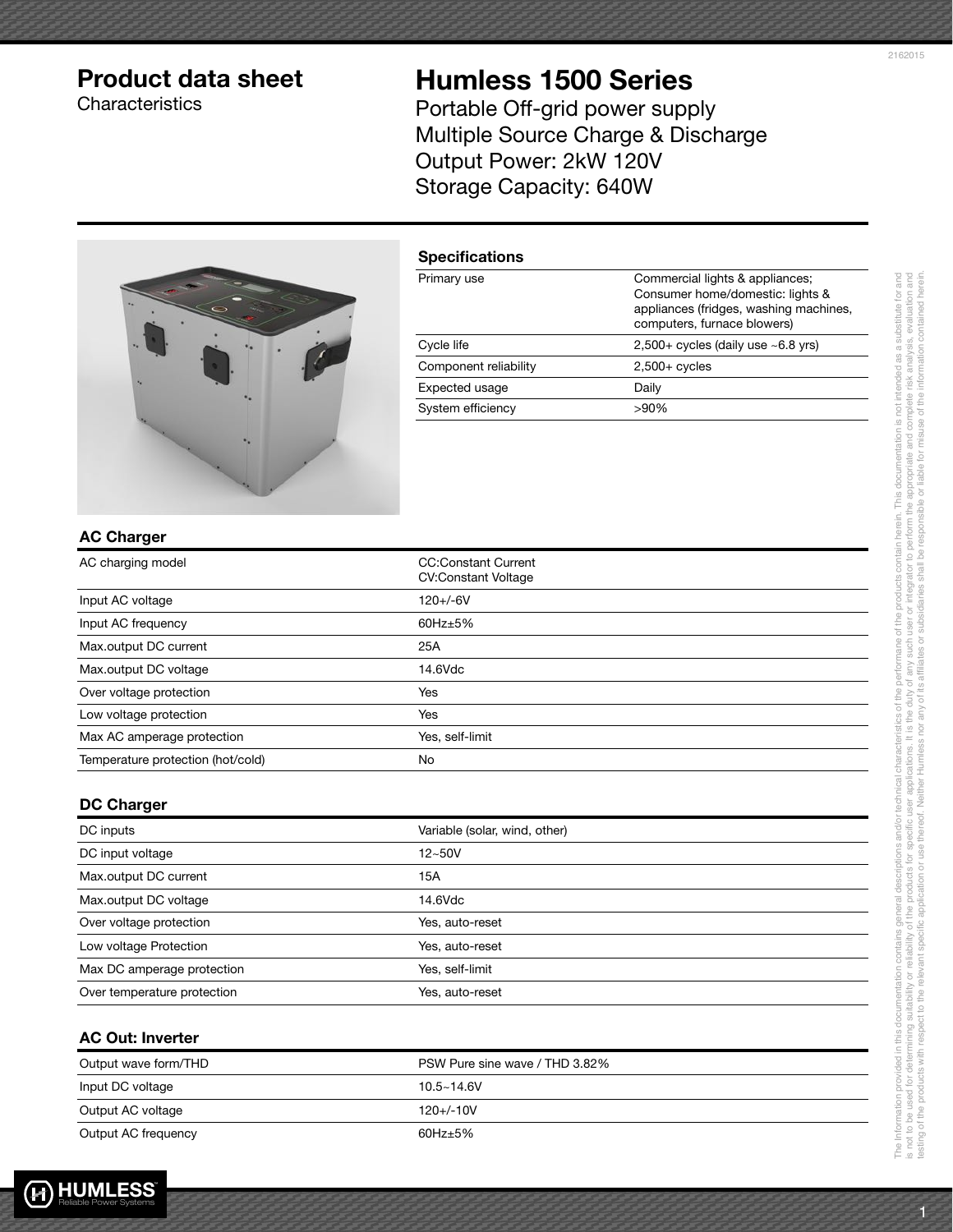## AC Out: Inverter (Continued)

| Inverter efficiency (minimum) | 88%                       |
|-------------------------------|---------------------------|
| Max. consistant output power  | 1500W                     |
| Peak output power             | 1599W (5 seconds)         |
| Startup peak power            | 115A for 300ms            |
| Overload protection           | 1600W for $<$ 5 seconds   |
| Over temperature protection   | Yes 100.2 C               |
| Short protection              | Yes                       |
| By-pass functionality         | Yes, 110~130Vac / 57~63Hz |
| Low Voltage Protection        | Yes                       |
|                               |                           |
|                               |                           |

### DC Out

| DC output - Anderson connector | Voltage: 10.5~14.6<br>Current max: 20A<br>All DC Max $=$ 38A                   |  |
|--------------------------------|--------------------------------------------------------------------------------|--|
| USB output                     | ~5V @3A for each port,<br>Max. current for 4 ports is 8A<br>All DC Max = $38A$ |  |
| DC output - Cigarette socket   | Voltage: 10.5~14.6<br>Current max: 10A~20A<br>All DC Max = $38A$               |  |

## Battery (incl. BMS)

| Battery type                                                                                                | <b>LFP</b>                                                      |
|-------------------------------------------------------------------------------------------------------------|-----------------------------------------------------------------|
| Battery standard voltage                                                                                    | 12.8V                                                           |
| Battery volume                                                                                              | 50AH                                                            |
| <b>Battery Cycle Life</b><br>(100% DOD; 25 degrees Celcius)                                                 | 2,500                                                           |
| <b>Battery standards</b>                                                                                    | UL1642<br><b>IP20</b>                                           |
| Battery max. charging current                                                                               | AC & DC simultaneous charge<br>Max. total current = $40A(0.8C)$ |
| BMS shut down voltage                                                                                       | 15.2V                                                           |
| LVP (battery)                                                                                               | LVP: 10.0Vdc<br>Shutdown LVP: 9Vdc                              |
| <b>Battery Expected Float Charge</b>                                                                        | $~13.3$ to 14.2                                                 |
| Internal System Power Consumption: ON<br>(no charge, no discharge)                                          | @13Vdc ~187W/24Hr (≤600mA)                                      |
| Internal System Power Consumption: ON<br>(no charge, no discharge);<br>AC inverter switch ON but no AC load | @13Vdc ~ 530W/24Hr (~2A)                                        |
| Internal System Power Consumption: OFF<br>(no charge, no discharge)                                         | @13Vdc ~ 0.01W/24Hr (≤60uA)                                     |
| Internal System Power Consumption: OFF<br>(no charge, no discharge)<br>AC inverter switch ON but no AC load | @13Vdc ~ 0.01W/24Hr (≤60uA)                                     |



The Information provided in this documentation contains general descriptions and/or technical characteristics of the performane of the products contain herein. This documentation is not intended as a substitute for and is not to be used for determining suitability of the products for specific user applications. It is the duty of any such user or integrator to perform the appropriate and complete risk analysis, evaluation and testing of the products with respect to the relevant specific application or use thereof. Neither Humless nor any of its affiliates or subsidiaries shall be responsible or liable for misuse of the information contained her